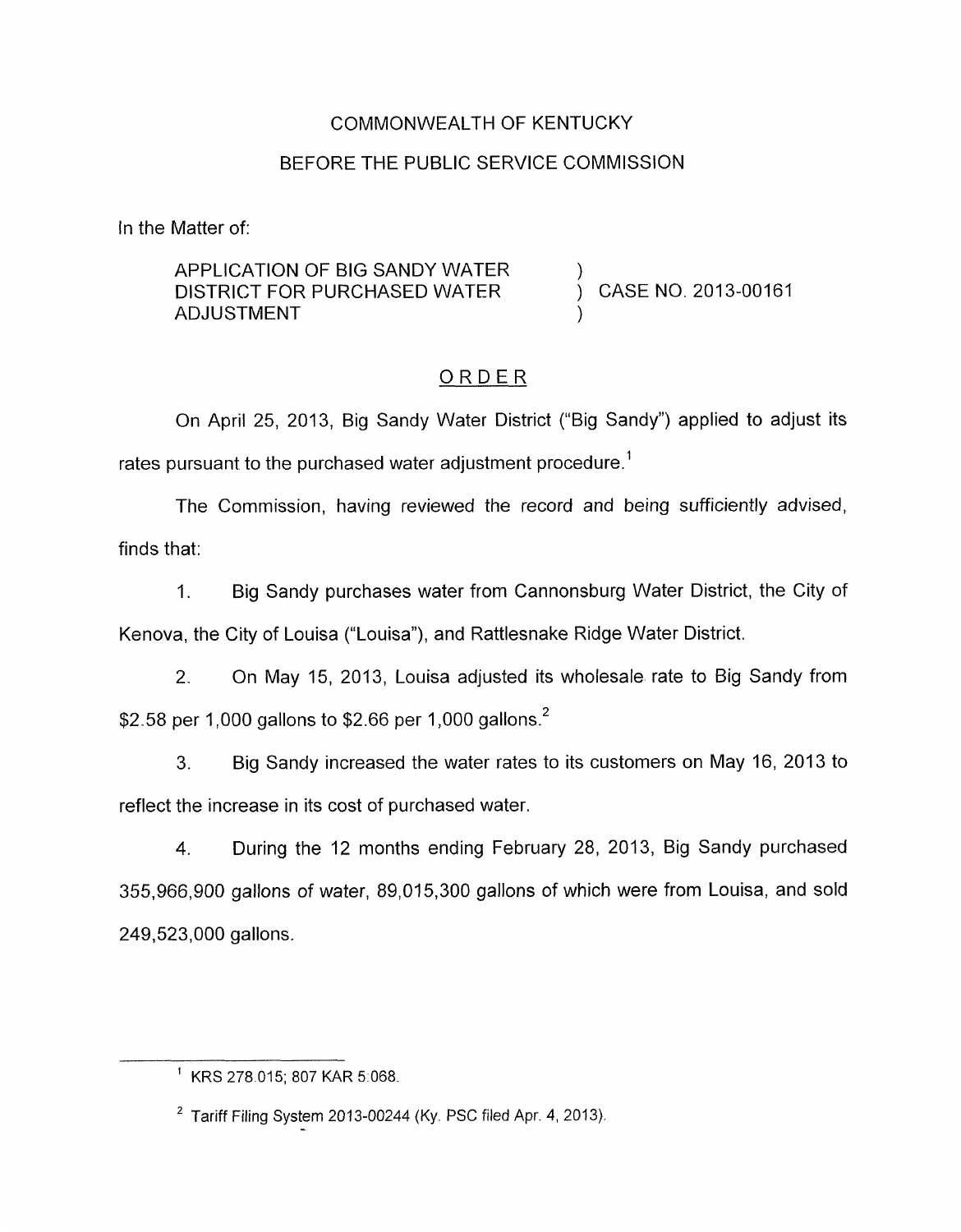5. As a result of the increase in Louisa's wholesale rate, Big Sandy's cost of purchased water will increase \$7,121.23, resulting in a purchased water adjustment factor of \$0.03 per 1,000 gallons.

6. The purchased water adjustment of \$0.03 per 1,000 gallons, as calculated in Appendix A to this Order, is fair, just, and reasonable and should be approved.

7. Big Sandy's proposed rates, which are set forth in Appendix B, are fair, just and reasonable.

IT IS THEREFORE ORDERED that:

1. Big Sandy's proposed adjustment of \$0.03 per 1,000 gallons is approved for water service rendered on and after May 16, 2013.

2. Big Sandy's proposed rates are approved.

3. Big Sandy's proposed tariff sheets submitted with its application are approved as filed.

By the Commission

**fir'** ENTERED 2 **2 2013**  KENTUCKY **PUBLIC**  SERVICE COMMISSION

ATTES<sup>-</sup> Execi ířector

Case No. 2013-00161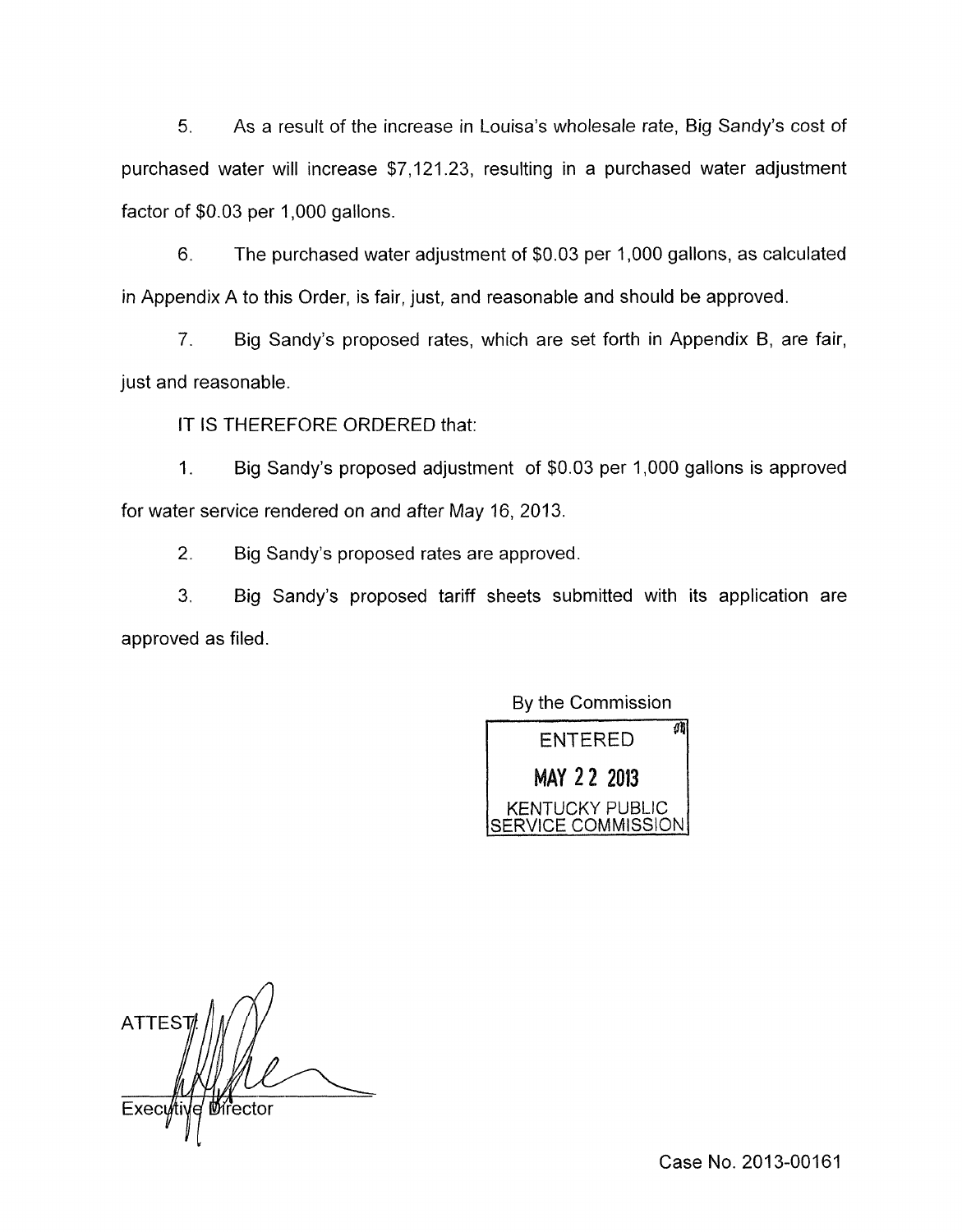# APPENDIX A

 $\bar{z}$ 

#### APPENDIX TO AN ORDER OF THE KENTUCKY PUBLIC SERVICE COMMISSION IN CASE NO. 2013-00161 DATED

| <b>Big Sandy</b>                                      | New Rate                                   | <b>Base Rate</b>                              |            |
|-------------------------------------------------------|--------------------------------------------|-----------------------------------------------|------------|
| Purchases in gallons<br>Louisa<br>Volumetric rate     | 89,015,300<br>\$2.66/1,000<br>\$236,780.70 | 89,015,300<br>\$2.58/1,000<br>\$229,659.47    |            |
|                                                       |                                            | Increased water cost                          | \$7,121.23 |
| Increased water cost<br>Divided by gallons sold/1,000 |                                            | \$<br>7,121.23<br>249,523,000<br>\$<br>0.0285 |            |
| Purchased water adjustment factor                     |                                            | \$0.03 per 1,000 gallons                      |            |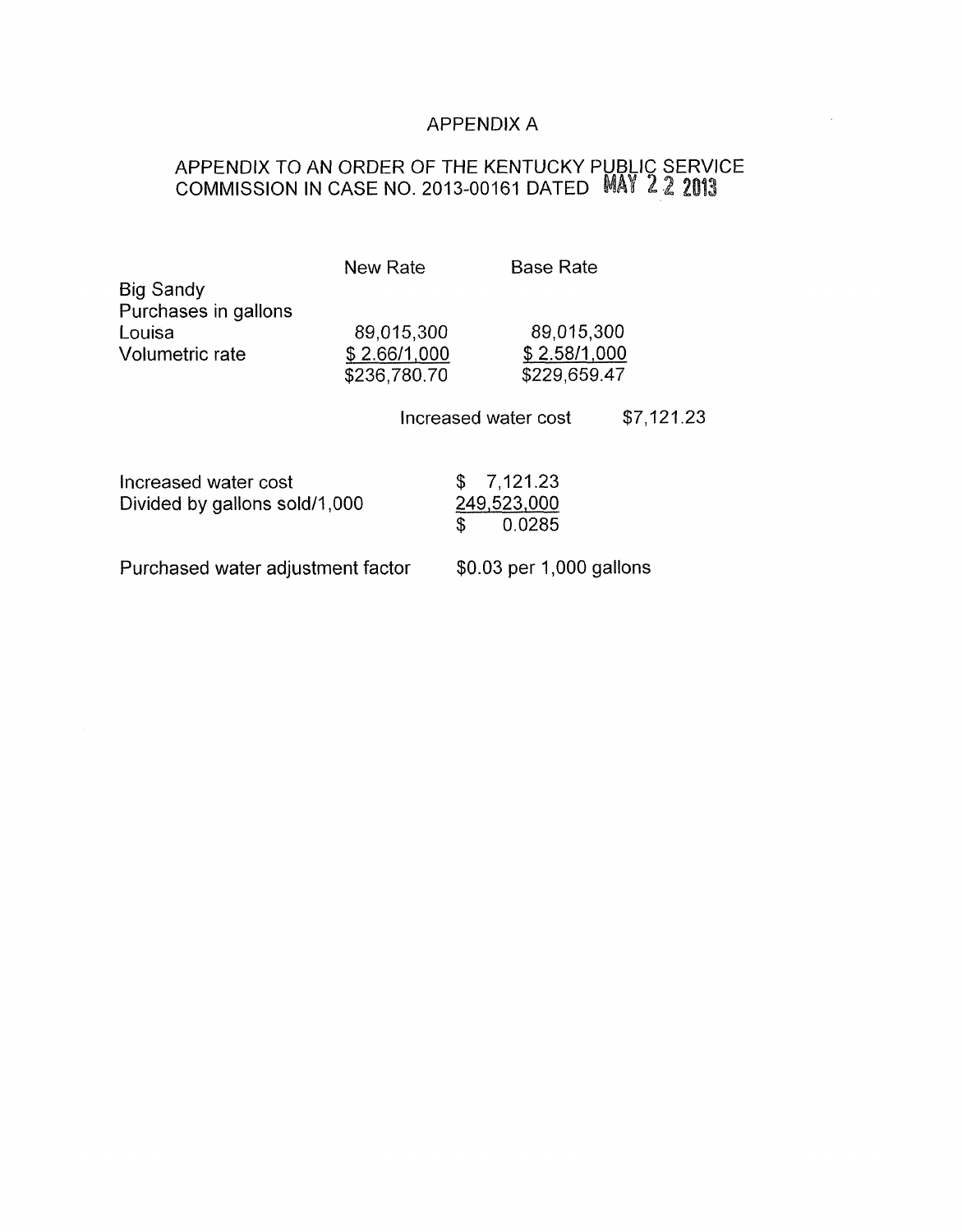#### APPENDIX B

# APPENDIX TO AN ORDER OF THE KENTUCKY PUBLIC SERVICE COMMISSION IN CASE NO. 2013-00161 DATED MAY 2 2 2013

The following rates and charges are prescribed for the customers in the area served by Big Sandy Water District. All other rates and charges not specifically mentioned herein shall remain the same as those in effect under authority of the Commission prior to the effective date of this Order.

#### Monthly Water Rates (Phase 1-Through September 30, 2014)

| 5/8- X 3/4-Inch Meter |                                                                                                                                                                                                                                                                                                                                    |                                              |
|-----------------------|------------------------------------------------------------------------------------------------------------------------------------------------------------------------------------------------------------------------------------------------------------------------------------------------------------------------------------|----------------------------------------------|
|                       | \$23.57                                                                                                                                                                                                                                                                                                                            | Minimum Bill                                 |
|                       | 6.23                                                                                                                                                                                                                                                                                                                               | per 1,000 Gallons                            |
|                       | 5.75                                                                                                                                                                                                                                                                                                                               | per 1,000 Gallons                            |
|                       | 5.33                                                                                                                                                                                                                                                                                                                               | per 1,000 Gallons                            |
|                       | 5.10                                                                                                                                                                                                                                                                                                                               | per 1,000 Gallons                            |
|                       |                                                                                                                                                                                                                                                                                                                                    |                                              |
|                       | \$73.41                                                                                                                                                                                                                                                                                                                            | Minimum Bill                                 |
|                       |                                                                                                                                                                                                                                                                                                                                    | per 1,000 Gallons                            |
|                       |                                                                                                                                                                                                                                                                                                                                    | per 1,000 Gallons                            |
|                       |                                                                                                                                                                                                                                                                                                                                    | per 1,000 Gallons                            |
| 1 1/2-Inch Meter      |                                                                                                                                                                                                                                                                                                                                    |                                              |
|                       | \$188.41                                                                                                                                                                                                                                                                                                                           | Minimum Bill                                 |
|                       | 5.33                                                                                                                                                                                                                                                                                                                               | per 1,000 Gallons                            |
|                       | 5.10                                                                                                                                                                                                                                                                                                                               | per 1,000 Gallons                            |
|                       |                                                                                                                                                                                                                                                                                                                                    |                                              |
|                       |                                                                                                                                                                                                                                                                                                                                    | Minimum Bill                                 |
|                       | 5.10                                                                                                                                                                                                                                                                                                                               | per 1,000 Gallons                            |
|                       |                                                                                                                                                                                                                                                                                                                                    |                                              |
|                       |                                                                                                                                                                                                                                                                                                                                    | Minimum Bill                                 |
|                       | 5.10                                                                                                                                                                                                                                                                                                                               | per 1,000 Gallons                            |
|                       |                                                                                                                                                                                                                                                                                                                                    |                                              |
|                       | \$1060.01                                                                                                                                                                                                                                                                                                                          | Minimum Bill                                 |
|                       | 5.10                                                                                                                                                                                                                                                                                                                               | per 1,000 Gallons                            |
|                       | 2,000 Gallons<br>8,000 Gallons<br>20,000 Gallons<br>20,000 Gallons<br>50,000 Gallons<br>10,000 Gallons<br>20,000 Gallons<br>20,000 Gallons<br>50,000 Gallons<br>30,000 Gallons<br>20,000 Gallons<br>50,000 Gallons<br>50,000 Gallons<br>50,000 Gallons<br>100,000 Gallons<br>100,000 Gallons<br>200,000 Gallons<br>200,000 Gallons | 5.75<br>5.33<br>5.10<br>\$295.01<br>\$550.01 |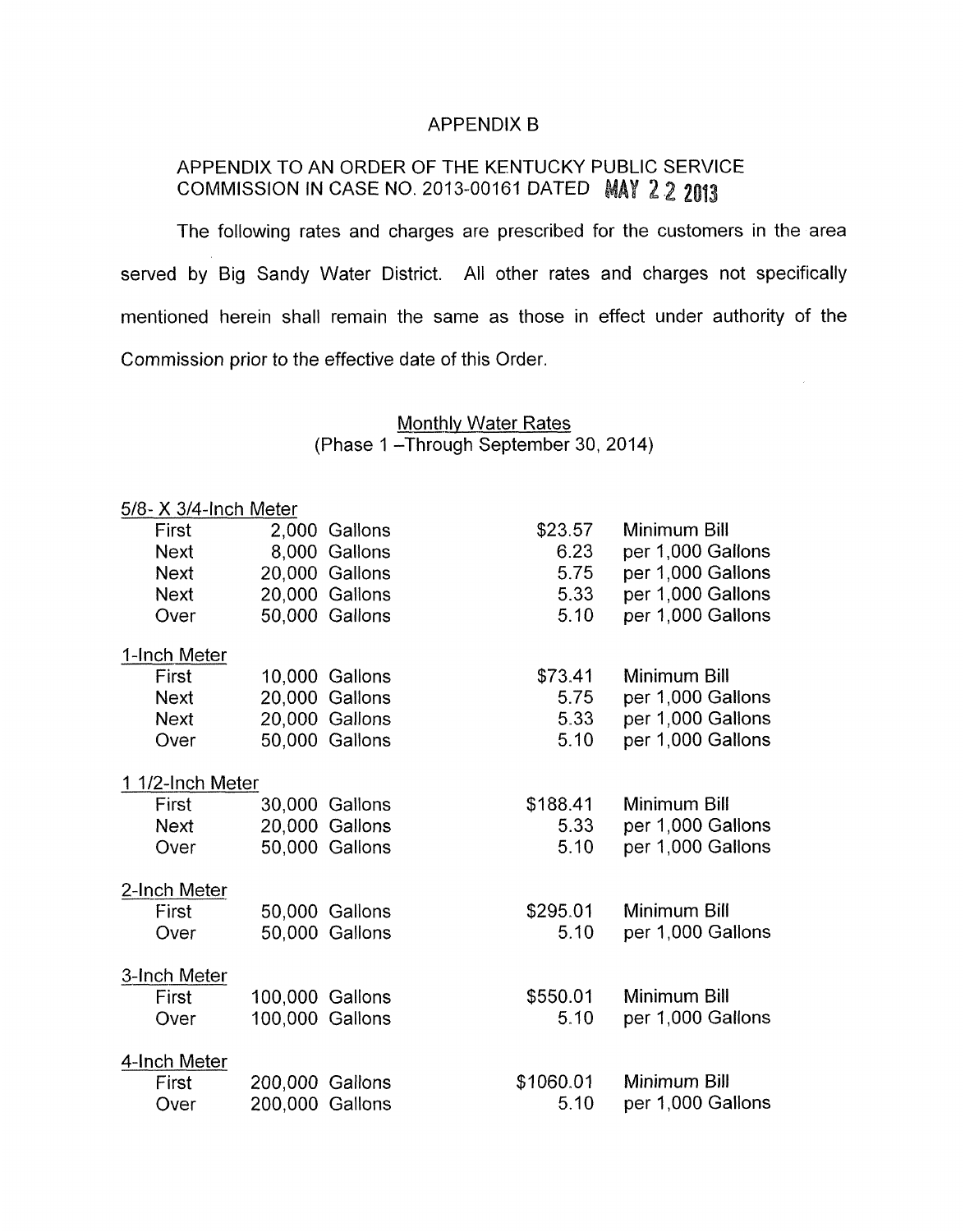# Wholesale Customer

Overland Development **\$4.42** per 1,000 Gallons

Cannonsburg Water District **\$4.42** per 1,000 Gallons

# **Monthly Water Rates** (Phase  $2$  – On and after October 1, 2014)

| <b>Monthly Water Rates</b><br>(Phase 2 – On and after October 1, 2014) |                 |                |           |                   |  |
|------------------------------------------------------------------------|-----------------|----------------|-----------|-------------------|--|
| 5/8- X 3/4-Inch Meter                                                  |                 |                |           |                   |  |
| <b>First</b>                                                           |                 | 2,000 Gallons  | \$23.55   | Minimum Bill      |  |
| <b>Next</b>                                                            |                 | 8,000 Gallons  | 6.22      | per 1,000 Gallons |  |
| <b>Next</b>                                                            |                 | 20,000 Gallons | 5.74      | per 1,000 Gallons |  |
| <b>Next</b>                                                            |                 | 20,000 Gallons | 5.32      | per 1,000 Gallons |  |
| Over                                                                   |                 | 50,000 Gallons | 5.09      | per 1,000 Gallons |  |
| 1-Inch Meter                                                           |                 |                |           |                   |  |
| First                                                                  |                 | 10,000 Gallons | \$73.31   | Minimum Bill      |  |
| <b>Next</b>                                                            |                 | 20,000 Gallons | 5.74      | per 1,000 Gallons |  |
| <b>Next</b>                                                            |                 | 20,000 Gallons | 5.32      | per 1,000 Gallons |  |
| Over                                                                   |                 | 50,000 Gallons | 5.09      | per 1,000 Gallons |  |
| 1 1/2-Inch Meter                                                       |                 |                |           |                   |  |
| First                                                                  |                 | 30,000 Gallons | \$188.11  | Minimum Bill      |  |
| <b>Next</b>                                                            |                 | 20,000 Gallons | 5.32      | per 1,000 Gallons |  |
| Over                                                                   |                 | 50,000 Gallons | 5.09      | per 1,000 Gallons |  |
| 2-Inch Meter                                                           |                 |                |           |                   |  |
| First                                                                  |                 | 50,000 Gallons | \$294.51  | Minimum Bill      |  |
| Over                                                                   |                 | 50,000 Gallons | 5.09      | per 1,000 Gallons |  |
| 3-Inch Meter                                                           |                 |                |           |                   |  |
| First                                                                  | 100,000 Gallons |                | \$549.01  | Minimum Bill      |  |
| Over                                                                   | 100,000 Gallons |                | 5.09      | per 1,000 Gallons |  |
| 4-Inch Meter                                                           |                 |                |           |                   |  |
| First                                                                  | 200,000 Gallons |                | \$1058.01 | Minimum Bill      |  |
| Over                                                                   | 200,000 Gallons |                | 5.09      | per 1,000 Gallons |  |

# **Wholesale Customer**

Overland Development

\$4.72 per 1,000 Gallons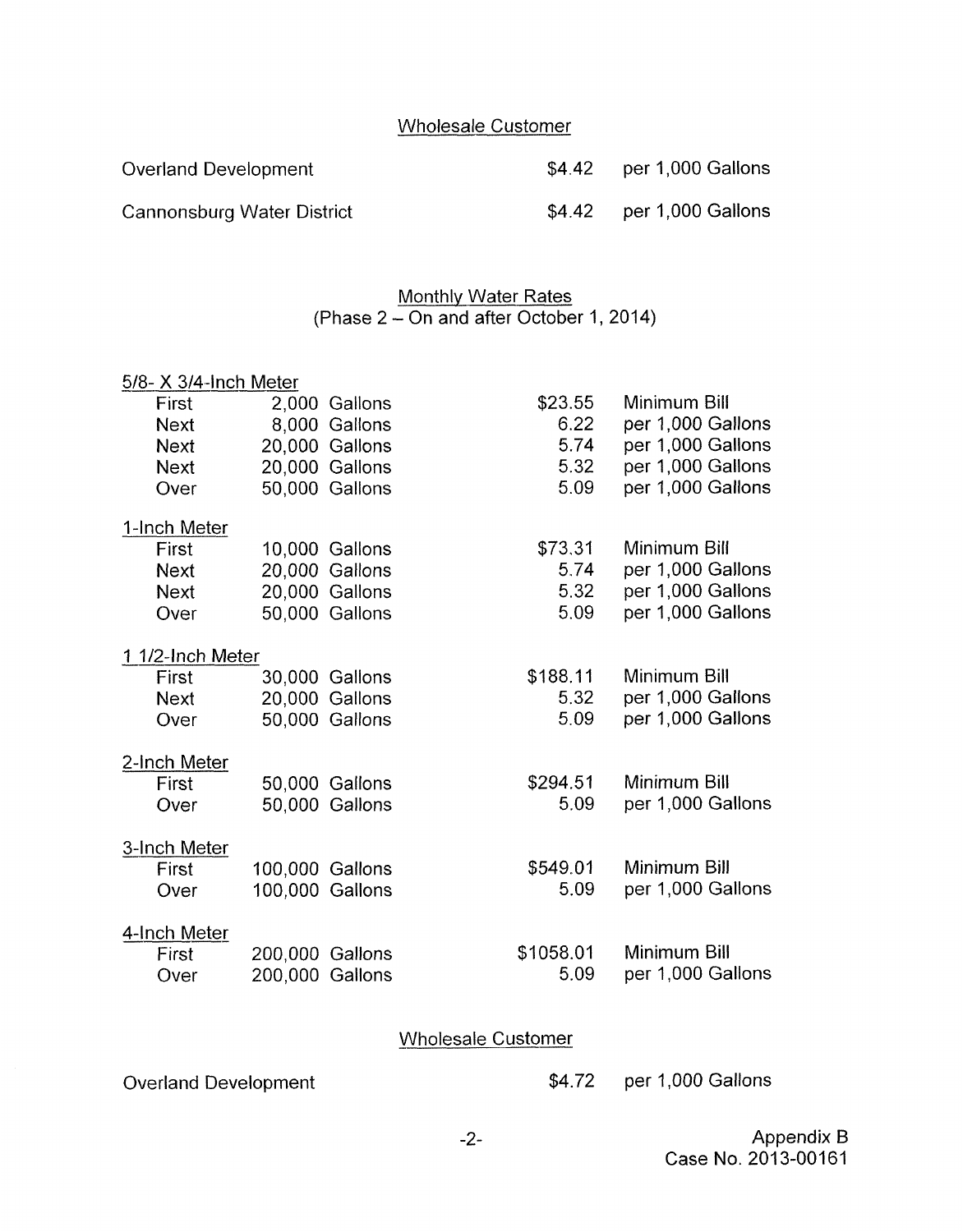Cannonsburg Water District

Appendix B Case No. 2013-00161

 $\hat{r}$  .